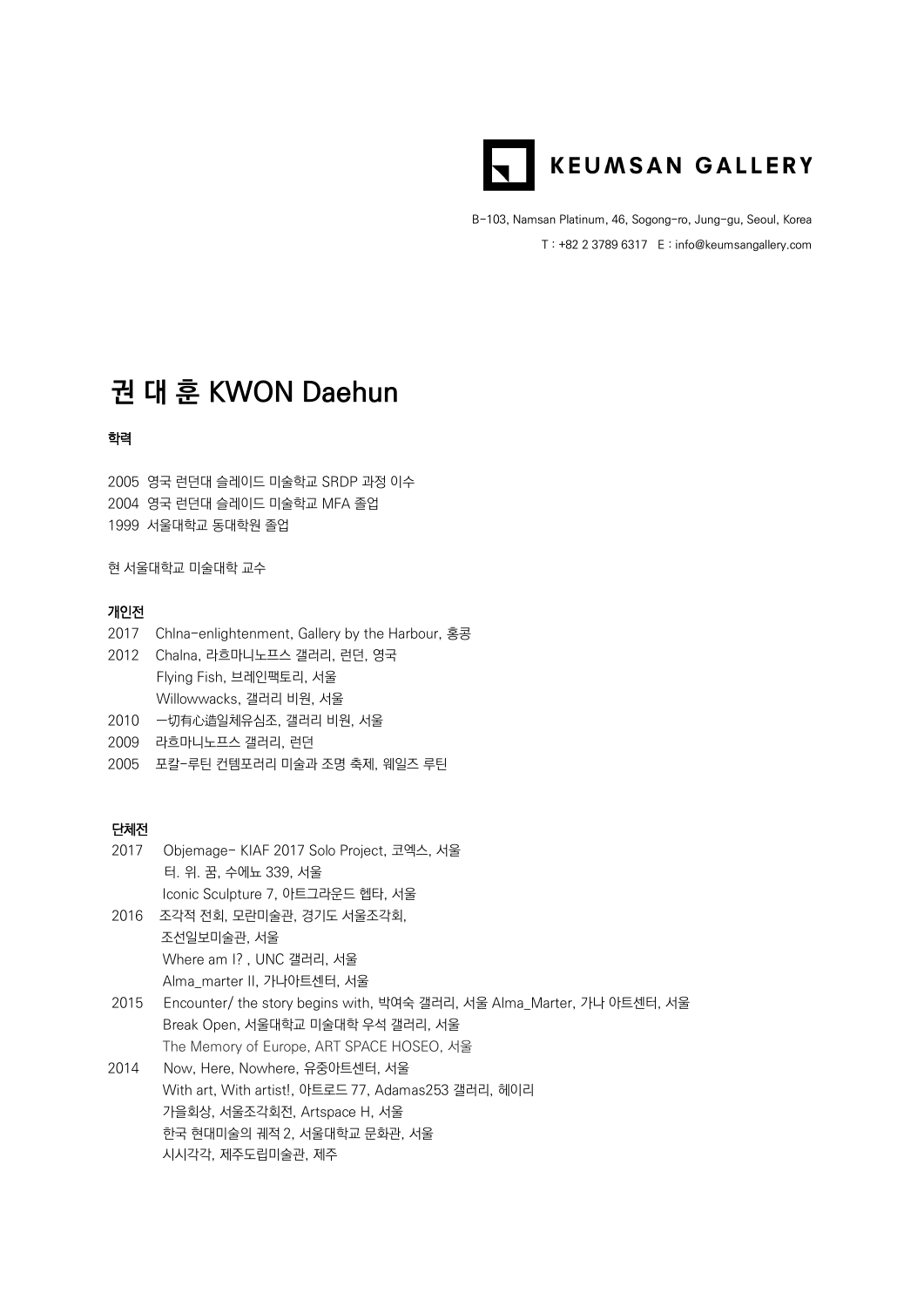2013 Image Installation, 예술의전당 한가람미술관, 서울 Clifford Chance Installation, Clifford Chance at Canary Wharf, 런던 RA Summer Exhibition 2013, Royal Academy of Arts, 런던 White & White, Museo Carlo Bilotti, 로마 L'imaginare, LIG 아트스페이스 서울, 서울 한국 현대미술의 궤적, 서울대학교 미술관, 서울대학교, 서울 예술 영원한 빛, 예술의전당, 서울 조각, 광복에서 오늘까지, 독립기념관, 천안

2012 조각 무엇을 생각하는가?, 조선일보미술관, 서울

- 2011 써머 엑스비션, 로얄아카데미 오브 아츠, 런던 몹쓸낭만주의, 아르코미술관, 서울 마법의 나라, 양평, 양평군립미술관 개관기획전, 양평
- 2010 눈먼자들의 도시, 보안여관, 서울 Primavere del bianco -Springs in white, 서울대학교 미술관, 서울 4482-2010 Utopia, Dystopia: A Palace with Contemporary Views, OXO Bargehouse, 런던 SBS 투모로우 페스티벌, 오목공원, 서울 Present from the Past, 한국문화원, 런던
- 2009 U.S.B, 예술의전당 한가람미술관, 서울 Frieze Art Fair, Rachmaninoff's, 런던 36 프로젝트, 아텔리에 구스타브, 파리, 프랑스
- 2008 지구의 빛, 2008 과학과 예술의 만남, 국립과천과학관, 과천 4482, OXO Tower Bargehouse, 런던 LUX-(e), Galerie Vanessa Quang, 파리, 프랑스 The others, St Marry's Old Church, 런던 [반응하는](http://seoulmoa.seoul.go.kr/html/eng/exhibitions/past_detail.jsp?display_seq=2008-07-1&year=2008) [눈](http://seoulmoa.seoul.go.kr/html/eng/exhibitions/past_detail.jsp?display_seq=2008-07-1&year=2008)[: Digital Spectrum,](http://seoulmoa.seoul.go.kr/html/eng/exhibitions/past_detail.jsp?display_seq=2008-07-1&year=2008) 서울시립미술관, 서울 London lit Plus 페스티벌, The Situation Mordern # 2, 런던 '00 Nature exhibition, Contemporary Art Project, 런던 Electric Blue, Oxo Tower BargeHouse, 런던 Form Art Fair, 런던
- 2007 Arcadia, I-Myu Projects, 런던 주 아트페어, 라흐마니노프스 갤러리, 런던 4482, Korean Contemporary Artists in London, 런던 Performance-Fold 07 출판식 이벤트, Tate Britain, 런던 Cool Bits, 갤러리 선 컨템포러리, 서울
- 2006 당인리 문화 공장, 쌈지 스페이스, 한국 서울 The Event in London, The Plum Tree, 런던 Betrayed by the Senses, OXO Tower Bargehouse, 런던 ON, 프로젝트 스페이스 커버업, 런던
- 2005 영국왕립 조각가 협회 공모전, RBS 갤러리, 런던 맥스 5 아티스츠 비디오 페스티벌-카페 갤러리 프로젝트, 사우스 파크, 런던 25, 익스포져 갤러리, 스완씨 2 인전 권대훈, 데이비드 헌, 라크마니노프스 갤러리, 런던 Twenty to One, 카나리 워프, 런던
- 2004 2 인전 권대훈, 안강현 Playground of Camouflage, 아트 엣 킹글리코트 갤러리, 런던

## 주요 수상

2011 더 잭 골드힐 조각상-The Jack Goldhill Award for sculpture, Royal Academy of Arts Summer Exhibition 2005 영국 왕립 조각가 협회전- RBS Bursary Award